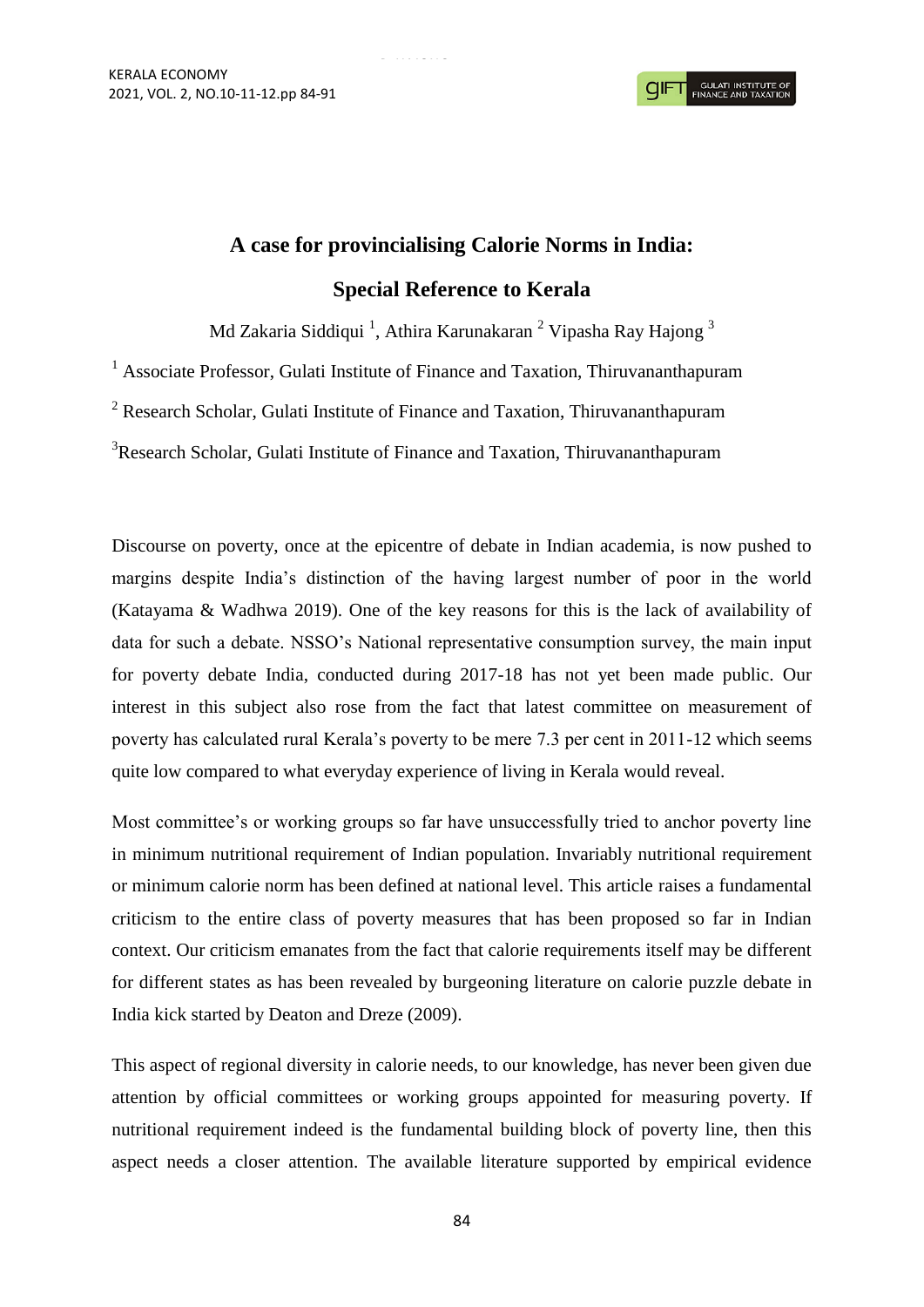indicate a puzzling feature in calorie consumption pattern of the Indian states, i.e., state with better nutritional outcome tend to have lower calorie intake. Epidemiological factors, mechanisation of economy and state health infrastructure play crucial role in determining calorie needs at population level in additional to individual factors such as physical height, gender and activity status. Duh and Spears (2017) in their investigation of calorie intake in India suggested that calorie intake requirements may be lower in regions having less infectious environments as it affects intestinal health of the population. Since energy absorption from food consumed can take place at greater efficiency on account of better intestinal health it is plausible that population living in less infectious environment may consume lower calories to achieve same amount of effective calorie intake. Eli & Li (2021) found increasing levels of mechanisation of the economy to be a significant factor explaining decline in average calorie intake of India. Obviously, level of mechanisation not only varies temporally but also across regions for a given period of time.

Therefore, it is not surprising to see those states performing well in nutritional indicators tend to have a lower per capita calorie intake suggesting that population in these states may actually have lower minimum calorie intake requirement. In other words, lower average calorie consumption in states like Kerala and Tamil Nadu is less not due to lack of purchasing power but more on account of better intestinal health of the population. However, when judged from a national minimum calorie intake requirement norm these states will invariably have a higher proportion of their population classified as undernourished. Therefore, based on calorie deficiency measured from national standards these states are likely to have higher incidence of poverty.

By keeping calorie requirement of a continental sized country with all kinds of diversity fixed at national level implies an inherent assumption that all regions at all times have identical calorie requirement which in turn is based on the assumption that all states have similar epidemiological environment and mechanisation of the economy and comparable levels of health infrastructure. This is a strong assumption that has been proposed in the Indian context so far. The purpose of this commentary is to expose the adverse implications of national calorie norm for arriving at poverty estimates at state level. Going forward we will see inconsistency and contradiction that entire class of poverty measure faces due to this strong assumption. We also demonstrate that such inconsistency and contradiction disappear the moment we use state base calorie norm.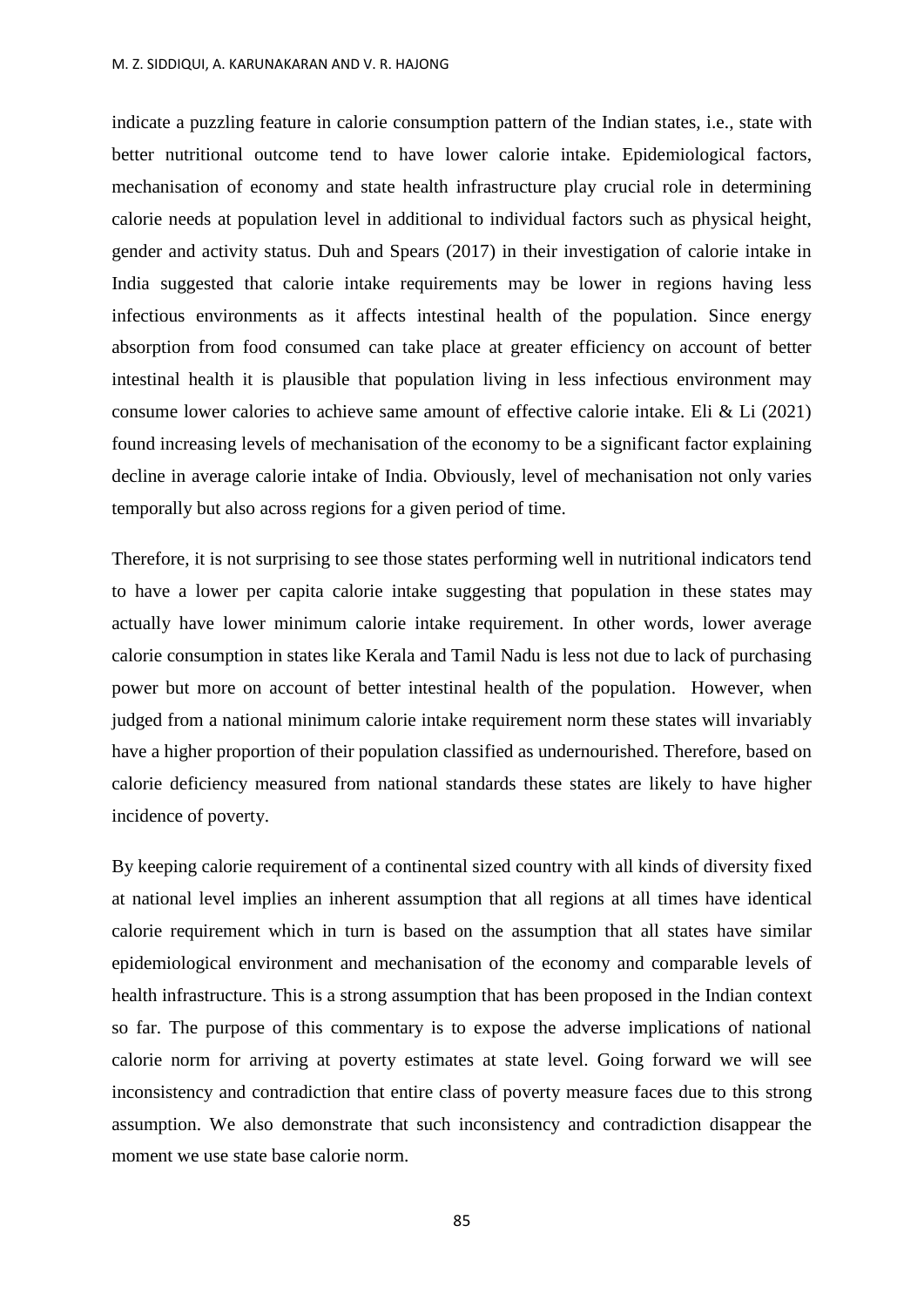In this article, in an effort to revisit the measurement debates on poverty, we critically examine the methodology adopted for the measurement of poverty by various committees and Rangarajan Committee in particular (Planning Commission 2014). The Rangarajan Committee proposed one formula for the measurement of poverty at national level but used price index to convert national poverty line into state poverty line as was done by Tendulkar Committee report.

Rangarajan Committee's National level formula, when implemented at the state level, throws inconsistent ranking and levels of poverty among Indian states. This is depicted by drawing a comparison between the higher and the lower income states, like Kerala and Tamil Nadu as against Bihar and Uttar Pradesh, respectively. The implications of the Rangarajan Committee's method of calculating the poverty line by putting forth a national money metric poverty line and then arriving at the state level poverty line by using price index has not been immune to criticisms. However, these criticisms mainly hinge upon three distinct components and aggregation issue for arriving at money metric poverty line and logical inconsistency of using them (Ray & Sinha 2014, Arora & Singh 2022, Mishra 2014).

Such an assumption is untenable particularly during post reform era. Many studies have highlighted divergent pattern of economic growth and development of regional economies within India (Ahluwalia 2000; Baddeley et al 2006; Sanga and Shaban 2017). As the state economies diverged, they plausibly also diverged in terms of epidemiological conditions, health infrastructure and mechanisation levels which affects the minimum calorie requirement of the population.

Rangarajan Committee took cognisance of the fact that calorie requirements may be different over time, but it continued with the assumption that calorie intake requirements are invariant across regions for a given period of time.

Guided by the 2010 calorie norms prescription of the ICMR (Indian Council for Medical Research), the Rangarajan Committee has attempted to be inclusive of the interstate price differential. They have made use of the consumption expenditure data collected using Modified Mixed Recall Period (MMRP) (NSS  $68<sup>th</sup>$  round) and have not strayed too far from the methodology pursued by the Tendulkar Committee for arriving at the state specific poverty line. As per the data gathered by the survey, implicit prices for several commodities and commodity groups have been calculated using the reported quantity and value of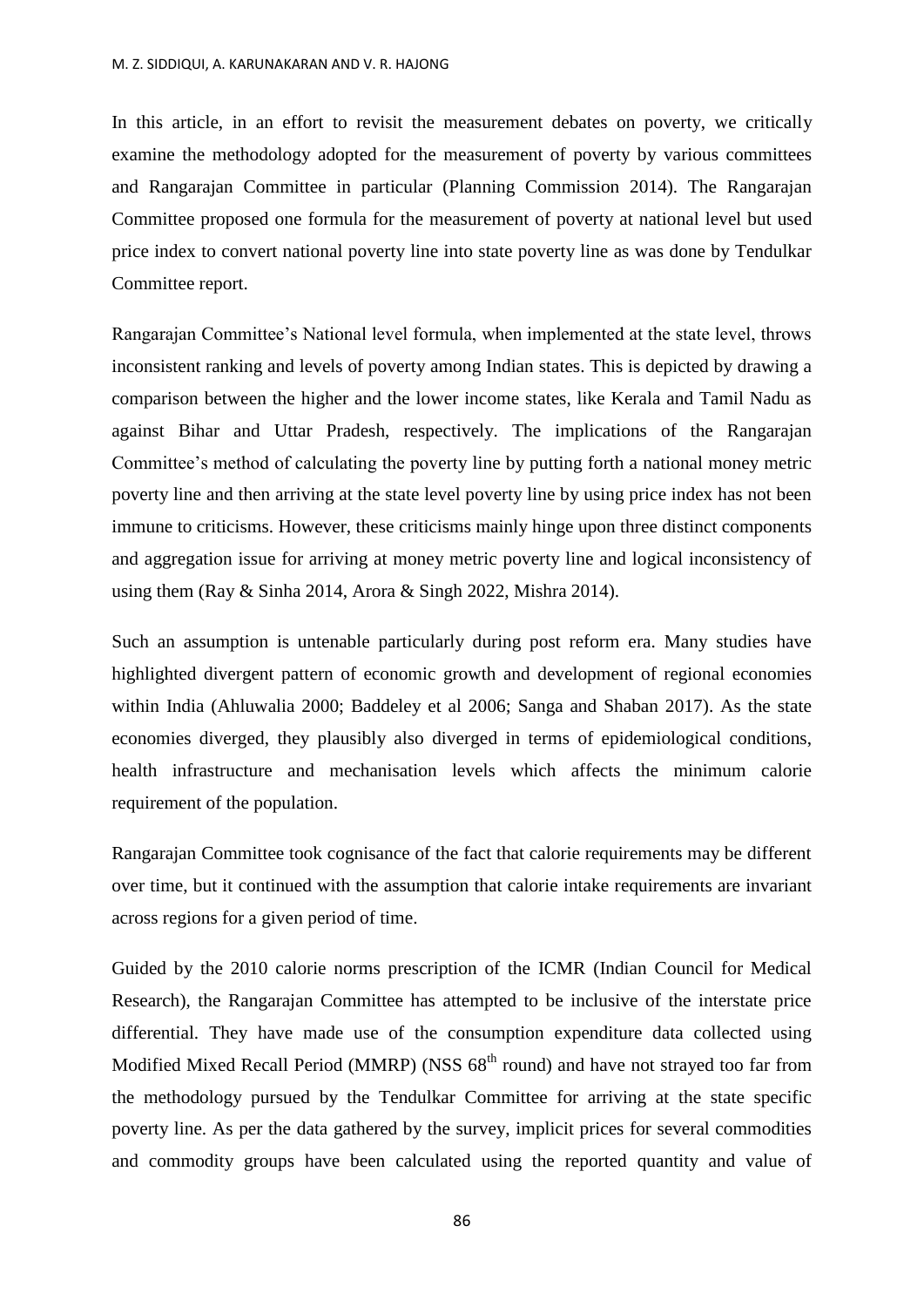consumption. The inter-state price differential was accounted for through the application of the Fisher index, separately for rural and urban areas, thereby disaggregating the national poverty line into state-specific poverty lines. Use of price index to arrive at state level money metric poverty line implies an additional unrealistic assumption of invariance in composition of consumption expenditure with respect to time and space. For instance, Lakdawala Committee by allowing for price adjustment of 1973-74 money metric poverty line to arrive at poverty line for years after that, not only assumed invariance in calorie intake requirement either on regional or temporal basis but also assumed composition of expenditure between food and non-food items to remain intact at national average of 1973-74 level. It is well known that share of non-food expenditure has been on rise since then.

Rangarajan Committee computed the average requirements of calories to be 2155 kcal per person per day in rural areas and 2090 kcal in urban areas with stipulations for fat and protein intake within total calorie intake (Planning Commission, 2014. pp.57- 58). The national money metric poverty line was essentially derived as sum of three components. Component 1 is normative component and is computed as the mean of per capita food expenditure of the fractile<sup>1</sup> class that satisfies the calorie norm, component 2 is also a normative component which is computed as mean expenditure on essential non-food items such as clothing, rent, education and conveyance by the median fractile class. The third component is behaviourally determined because it is computed as mean of expenditure on remaining non-food items from the fractile class that satisfies the calorie norm. Finally, these three components are summed to arrive at money metric poverty line. Following these, new poverty line at national level was worked out to be at MPCE of Rs.972 in rural areas and Rs.1407 in urban areas in 2011- 12. Prevalence of poverty is simply calculated as head count of those households that have their MPCE below the poverty line irrespective of their level of calorie consumption or nonfood consumption.

In essence, this formula assumes perfect substitutability or full compensation between different components of the poverty line (Arora  $\&$  Singh 2022). For instance, such money metric poverty line would not be able to differentiate between an average household and a household that is compelled to have very high non-food consumption due to its unusual circumstances and compromises on food expenditure.

 $\overline{\phantom{a}}$ 

<sup>&</sup>lt;sup>1</sup> Fractile refers to 20 divisions of equal proportion in the data based on MPCE ranking, therefore each class will have 5% of the total observation in the data. Fractile one is seen as the lowest economic class while fractile 20 is seen as the richest economic class.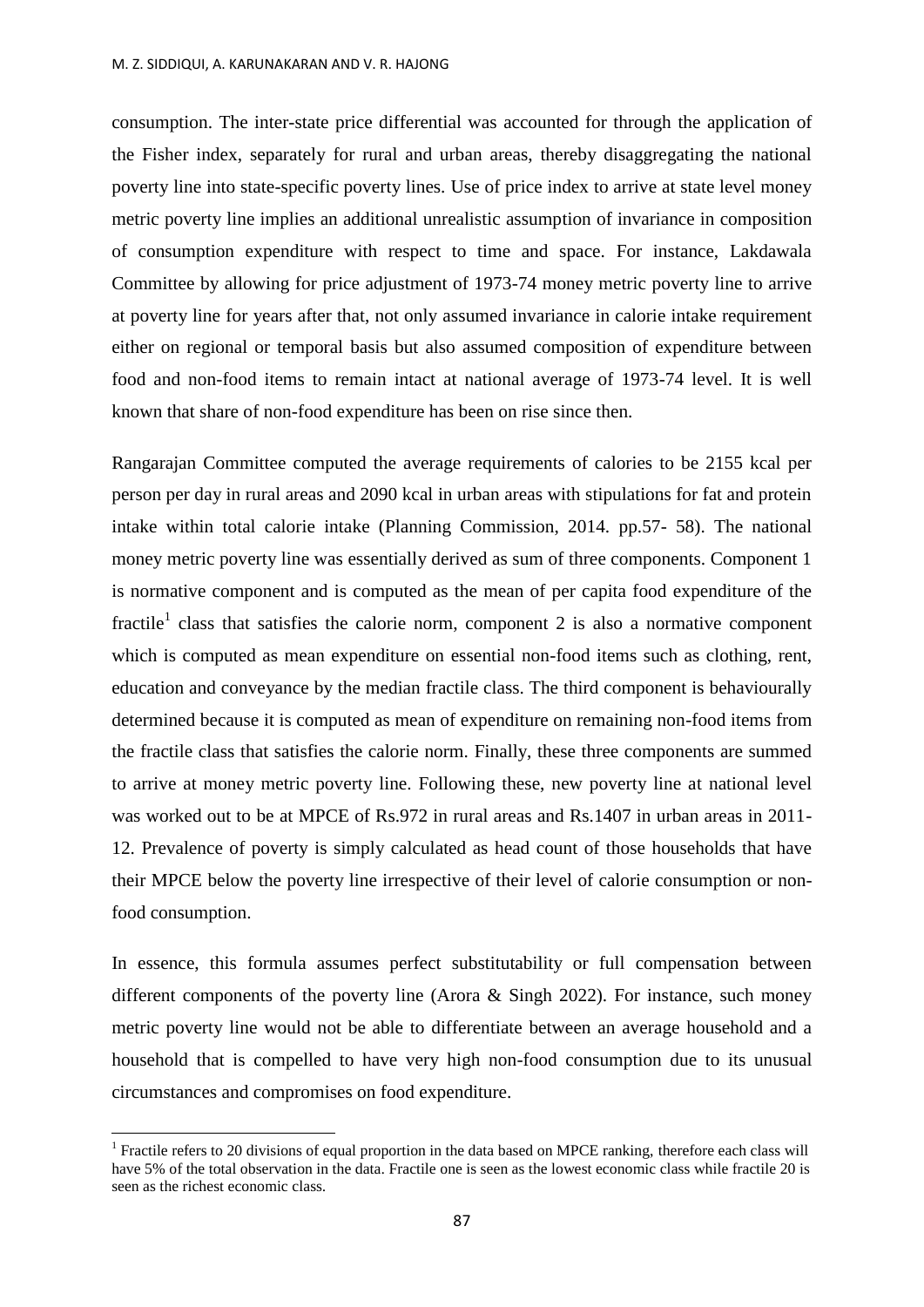Thus, despite Rangarajan Committee's effort to anchor the poverty estimation back to the calorie norms, the methodology continues to have flaws. Estimation of state level poverty lines using the national formula as explained above with national calorie norm portrays the inherent inconsistency of the methodology. This is illustrated in Table 1: Column 4-5. While poverty line of rural Kerala as per the Rangarajan Committee's original calculation is at Rs 1054 yielding poverty incidence of 7.3 per cent, however when we implement the national Rangarajan formula for calculating poverty line on rural Kerala using calorie norm of 2155 per capita per day calorie, we get a much higher poverty line of Rs 2087 translating to poverty incidence of 53 per cent. However, poverty line for Bihar calculated in this manner yield a lower poverty line of Rs 949 (37% poverty incidence). Similar contrast can be drawn for Tamil Nadu and Uttar Pradesh where Uttar Pradesh yields lower poverty incidence than Tamil Nadu.

Therefore, applying a pre-determined and constant calorie norm without adjusting for the regional differences in calorie intake requirements across states is bound to give such fallacious numbers.

To face the problem head on, attention must be given to the calorie consumption patterns and requirements that vary across different regions of the country due to reasons that could be attributed to the level of mechanisation of the economies, epidemiological conditions of states and status of development of health infrastructure across the states. A methodology that is able to incorporate differences in calorie intake across regions based on these factors will come near to providing a truer estimation of poverty at regional level.

A common calorie norm at national level would tend to under (or over) estimate poverty when applied to a state with higher (or lower) average calorie intake prevailing in that state than the national average. Indian states exhibit wide diversity from each other including in economic growth, human development, public health and disease environment. Lower calorie consumption of the states like Kerala and Tamil Nadu despite being economically richer can largely be explained on account of better public health system, disease-free environment and greater mechanisation of these economies. For example, Siddiqui et al. found that 10 per cent of the total variation in calorie intake in rural Indian can be attributed to state level differences in disease or epidemiological environment alone. Using Siddiqui et. al. (2019) we have computed state-adjusted calorie norms for rural areas based on additional (fewer) calories from national norms that may be warranted for particular states provided that the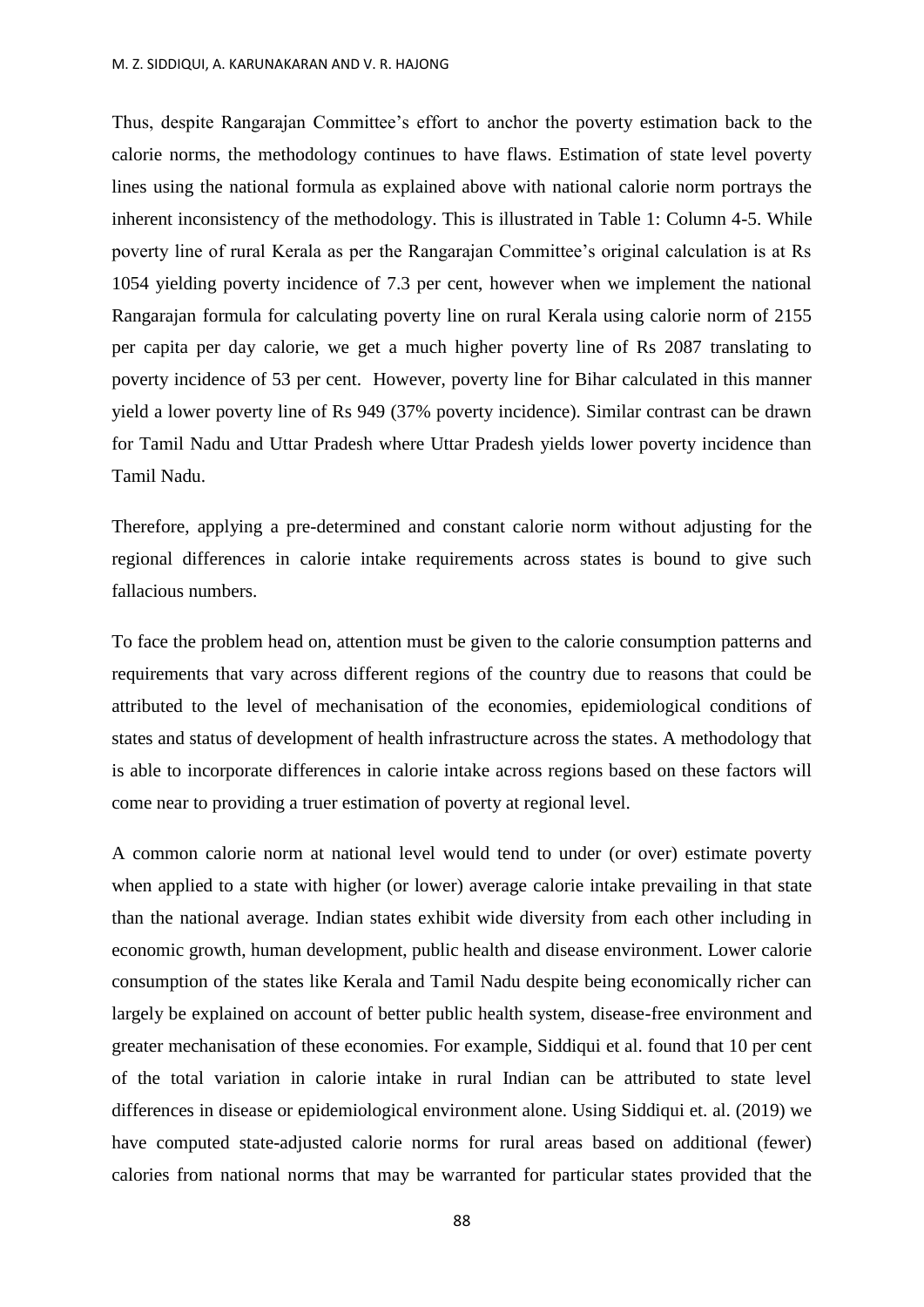state has worse (better) epidemiological environment than the national average. We have used these state-calorie norms to recompute the respective poverty lines and associated incidence rates as presented in Table 1: Column 3, 6.

When applying Lakdawala formula for 1973-74 with uniform calorie norm of 2155 kcal, poverty line for Kerala is Rs 2223 and corresponding incidence rate of poverty is 57 per cent. Astonishingly, Bihar tends to have lower poverty incidence. Similar is the case when we compare Tamil Nadu and Uttar Pradesh. Obviously, such an empirical observation is inconsistent and counterintuitive with our everyday perception of lived realities in these states. The sole reason behind such an inconsistent outcome is because average calorie intake in Bihar and Uttar Pradesh is way higher than average calorie intake in Kerala and Tamil Nadu, which is owing to worse epidemiological conditions in former set of states. Once we adjust additional (fewer) calories needed on account of such differences, rural Kerala and Tamil Nadu need 461 and 274 fewer calories than mandated by national average requirement i.e., 2155 calories, conversely Bihar and Uttar Pradesh need 190 and 175 additional calories respectively.

|              | formula                            | Poverty line as per Lakdawala  | Poverty line as<br>Rangarajan<br>per<br>formula         |                                                                  |                                               |
|--------------|------------------------------------|--------------------------------|---------------------------------------------------------|------------------------------------------------------------------|-----------------------------------------------|
| <b>STATE</b> | <b>National</b><br>Calorie<br>Norm | State Adjusted calorie<br>norm | Reported<br><b>as</b><br><b>State</b><br>per<br>Formula | <b>National</b><br>Formula<br>with<br><b>National</b><br>Calorie | National<br>Formula<br>with State<br>Adjusted |
|              | $\overline{2}$                     | 3                              | 4                                                       | 5                                                                | 6                                             |
| Kerala       | 2223.29                            |                                | 1054.03                                                 | 2086.97                                                          | 1269.94                                       |
|              | (57%)                              | 1278.78 (17%)                  | $(7.3\%)$                                               | (53%)                                                            | (17%)                                         |
| Tamil        | 1567.37                            |                                | 1081.94                                                 | 1477.89                                                          | 1269.94                                       |
| Nadu         | (57%)                              | 1281.78 (37%)                  | $(24.3\%)$                                              | (53%)                                                            | (37%)                                         |
| <b>Bihar</b> | 949.01                             |                                | 971.28                                                  | 949.01                                                           | 1142.50                                       |
|              | (37%)                              | 1142.50 (63%)                  | $(40.1\%)$                                              | (37%)                                                            | (63%)                                         |
| Uttar        | 929.82                             |                                | 889.82                                                  | 929.82                                                           | 1138.59                                       |
| Pradesh      | (43%)                              | 1195.87 (67%)                  | $(38.1\%)$                                              | (43%)                                                            | (63%)                                         |

 Table 1: Poverty line and corresponding incidence rates based different formulas for 2011- 12

Source: Computed from NSS CES, 2011-12; Planning Commission, 2014

Note: incidence of poverty is given within parenthesis (in %)

Upon adjusting for calorie needs at state level, poverty line for rural Kerala as per 1973-74 formula reduces from Rs 2223 to Rs 1278 leading to reducing the incidence of poverty by 40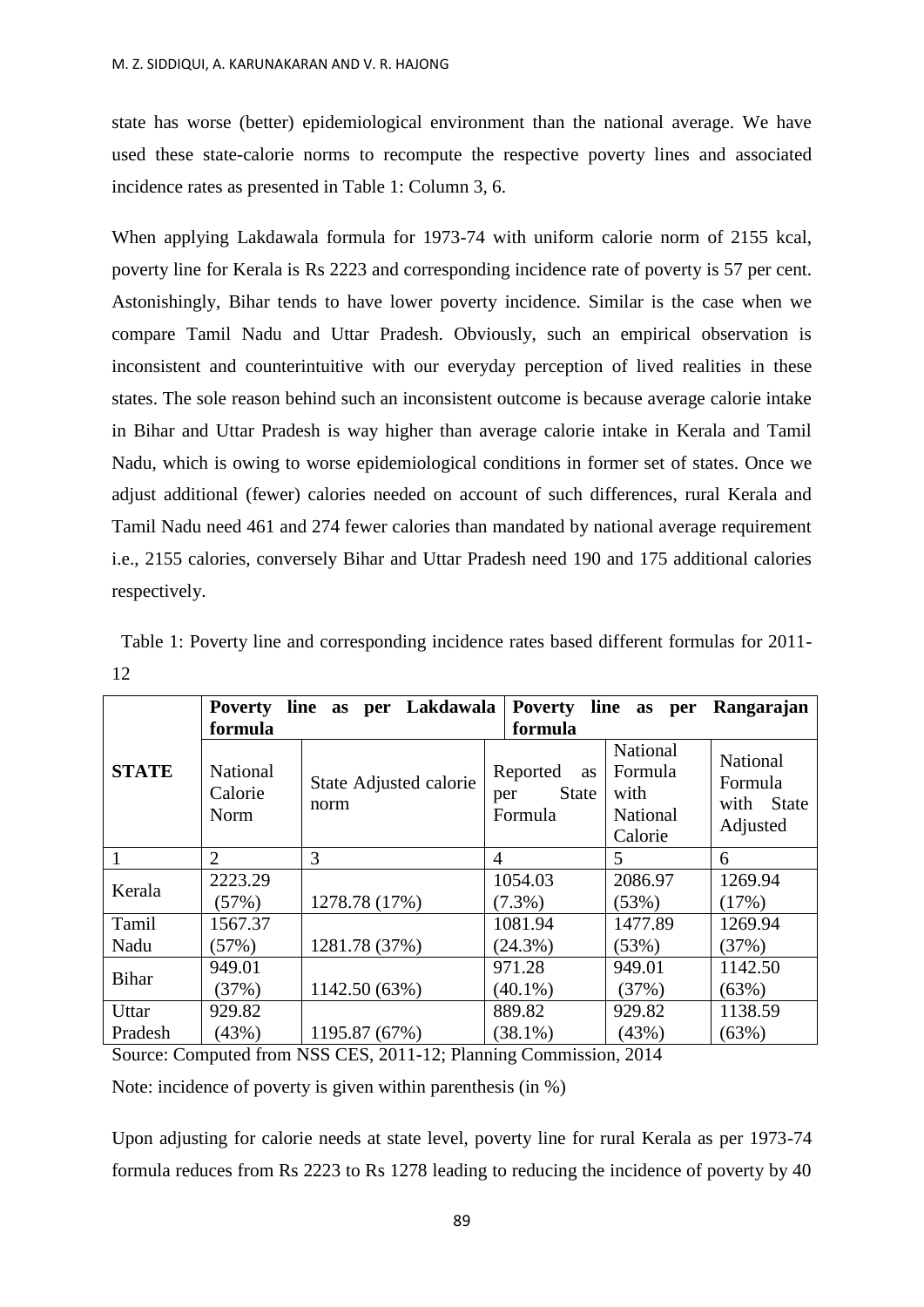percentage points i.e., 17 per cent. In contrast, Bihar's poverty line increase from Rs 948 to Rs 1142 leading a rise in poverty incidence by 26 percentage points i.e., 63 per cent (Table 1: Column 2-3). Similar reversals in poverty estimates due to adjustment of calorie needs at state level can be made for Tamil Nadu and Uttar Pradesh. These numbers seem to be consistent with lived realities of these states. We can also observe similar comparative empirical results from Column 5-6 of Table 1 with regards Rangarajan's national formula. For instance, poverty incidence in case of rural Kerala reduces from whopping 53 per cent to 17 per cent while in contrast Bihar's poverty level rises from 37 per cent to 63 per cent.

From these observations it is clear that until calorie needs are defined at regional level arriving at logically consistent poverty line or estimate would always be challenging task and there will always be an inherent assumption that will be untenable with reality. Adjusting for price differences at regional level or on temporal basis, as has been done so far, to arrive at poverty lines for specific population groups at regional level has been marred with controversies and logical inconsistencies that are difficult to defend.

## **Conclusion**

The diversity among the Indian states has resulted in the development at varying levels leading few states like Kerala, Tamil Nadu to perform better in public health and human development indicators. Over the period the occupation structure of the population has transformed and the intensity of the labour efforts have changed for the whole population but very differently for different regions. Along with this, improvement in public health and an infectious free environment has contributed to the difference in calorie intake of the population. It was found that unlike Bihar and Uttar Pradesh, states of Kerala and Tamil Nadu require lower calorie consumption. This is not because of the lack of affordability but partly due to an infectious free environment. These differences have to be taken into account while estimating the poverty at state level.

As mentioned before, Rangarajan Committee has calculated the minimum nutritional requirement based on the dietary allowance recommended by ICMR at national level and even though the committee have adjusted for the state level price differentials to calculate the poverty lines, they failed to account for the difference in calorie intake level across the states.

There is also a need to reconsider using the expenditure of the median fractile for essential non-food items. In states like Bihar and Uttar Pradesh the median class itself comes under the